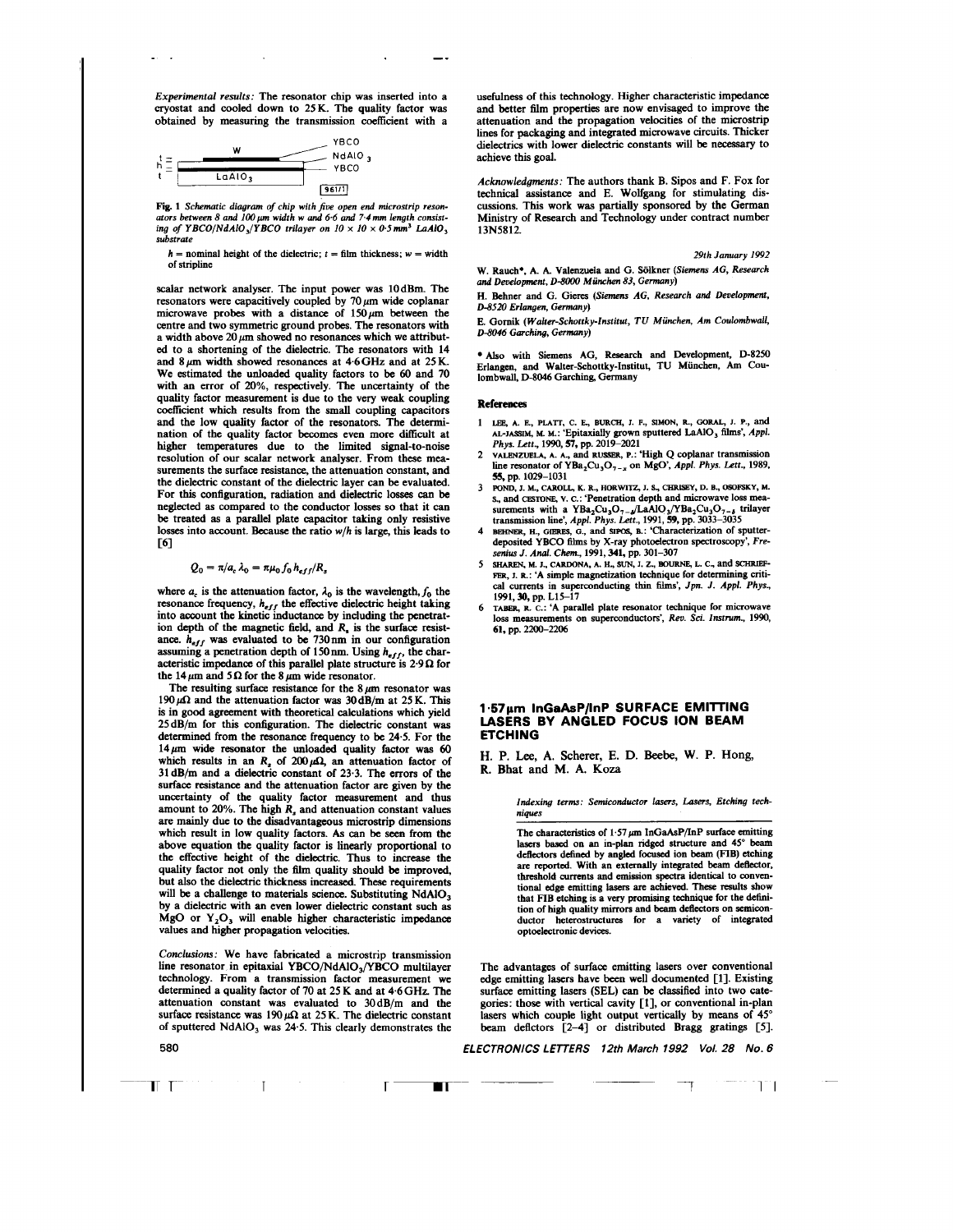Despite rapid progress in GaAs/AlGaAs vertical cavity SELs in recent years [6], the development of InGaAsP/InP vertical cavity SELs has been hampered by the difficulty of realising high reflectivity semiconductor quarter-wavelength Bragg mirrors. For in-plan SELs, angled ion beam or reactive ion beam etching **(RIE)** [2. 31 and the mass transport process [4] (at 690 to 740°C) have been used to form the beam deflectors for GaAs/AlGaAs and InCaAsP/InP lasers, respectively. We report the fabrication and device characteristics of ridge InGaAsP/InP **SELs** with both folded-cavity [3] and external beam deflector by maskless scanning FIB etching. By avoiding high temperature mass transport treatment, this process is compatible with the fabrication of more complicated optoelectronic circuits involving transistors and detectors. It also offers greater flexibility over existing ion beam etching techniques.

The basic structure of the folded-cavity SEL is shown in Fig. 1a. The laser structure consists of a  $0.25 \,\mu\text{m}$  InGaAsP



Fig. 1 Schematic diagram of surface emitting laser structure with folded *cavity and external beam deflector* 

- Arrows indicate locations of FIB etching
- *a* Folded cavity *h* External beam deflector

active layer ( $\lambda = 1.5 \mu m$ ), a 0.1  $\mu$ m InGaAsP cladding layer  $(\lambda = 1.3 \,\mu\text{m})$ ,  $2 \,\mu\text{m}$  p-doped InP cladding layer and a 0.15  $\mu$ m *p+* InGaAs cap layer, all grown by low pressure MOCVD on an  $n^+$  InP substrate. A conventional  $4 \mu m$  wide ridge laser is first processed followjng standard procedure described in Reference 7. The stripe width is tapered to  $6 \mu m$  over a distance of  $5 \mu m$  near the folded cavity to reduce diffraction loss. The folded cavity is formed by FIB etching (using 25 kV Ga+ **as**  the ion beam source) at an angle  $45^\circ$  to the wafer plane and  $5 \mu m$  away from the end of the  $p$  metal. During the FIB etching, the pattern to be removed (defined in the form of rectangular cut) is first aligned by using secondary electron image and then etched by rastering the FIB. The depth of the etched facet is controlled by the number of scans of the FIB. Fig. 2 shows the **SEM** picture of an etched surface. No electrical shorting of the *PN* junction is observed after etching. Finally, lasers with cavity length  $300-400 \mu m$  are formed by



**Fig. 2** *SEM micrograph.; on both sides of 45" mirror etch ELECTRONICS LETTERS 12rh March 1992 Vol. 28 No. 6* **581** 

cleaving the front facets. The continuous-wave (CW) light against current (L-I) and the emission spectrum measured at 20°C of a typical device are shown in Fig. *3a* and Fig. 4a, respectively. Typically a **300 pm** long edge-cleaved laser will



*to* 

*a* Folded cavity *<i>h* External beam deflector



**Fig. 4** *Emission spectra of laser wifh folded-cauity external beam dejector and edge-cleaved facers* 

a Folded cavity

- *h* External beam deflector
- Edge-cleaved facets

have a threshold current  $I_{th}$  of 25-30 mA and a differential quantum efficiency of 11%. The soft turn-on on the L-I curve and multimode oscillation suggested that a large spontaneous emission component  $R_{sp}$  is present in the device [8]. This is likely caused by a higher threshold carrier density  $N_{th}$  due to diffraction loss in the folded cavity and optical loss in the unpumped region of the folded cavity between the **45"** mirror and the top *p* metal. A high *N,,* also causes emission toward shorter wavelength as shown in Fig. 4a. To circumvent these problems, we have modified the structure by forming a verti